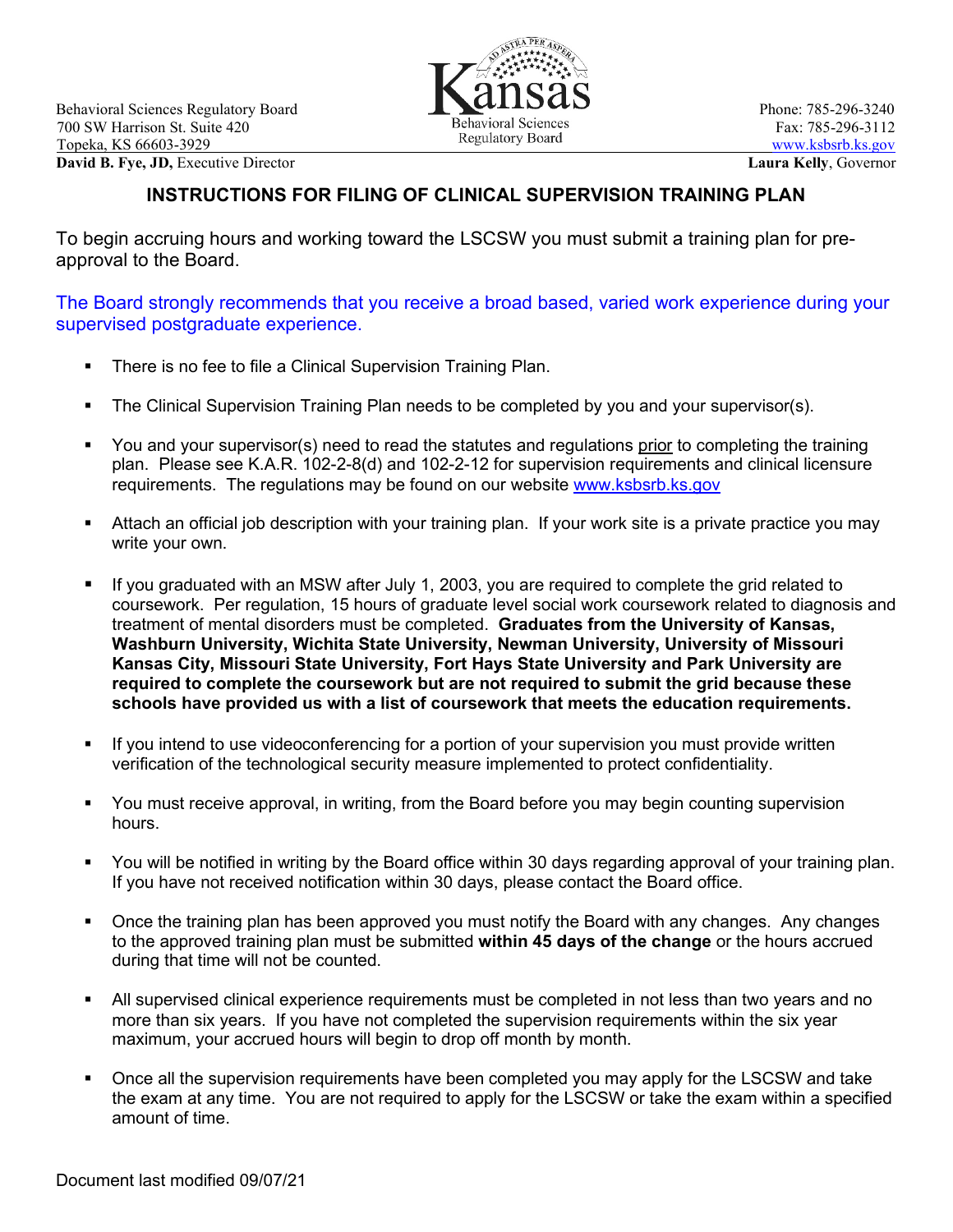

# **Clinical Supervision Training Plan Social Work**

Please answer **ALL** questions. The form needs to be filled out completely and legibly. The supervisee shall complete sections I and II.

The supervisor(s) shall complete sections III and IV.

The supervisee together with the supervisor(s) shall complete sections V and VI.

## **I. Information regarding supervisee: [Completed by supervisee]**

| Total number of hours completed in your master's degree clinical practicum ___________________________________ |  |                                                                                                                |  |  |  |  |
|----------------------------------------------------------------------------------------------------------------|--|----------------------------------------------------------------------------------------------------------------|--|--|--|--|
|                                                                                                                |  | How many, or what percentage, of the above listed practicum hours were direct client contact? _______________  |  |  |  |  |
|                                                                                                                |  | LMSW number ____________________ Issue date _____________________________Expiration date _____________________ |  |  |  |  |
| II. Information regarding the Supervisee's work site: [Completed by supervisee]                                |  |                                                                                                                |  |  |  |  |
| Section II must be completed for each work site where you will be accruing hours toward the LSCSW              |  |                                                                                                                |  |  |  |  |
| Work site and address where you will be accruing hours toward the LSCSW.                                       |  |                                                                                                                |  |  |  |  |
|                                                                                                                |  |                                                                                                                |  |  |  |  |
|                                                                                                                |  |                                                                                                                |  |  |  |  |
|                                                                                                                |  |                                                                                                                |  |  |  |  |
|                                                                                                                |  |                                                                                                                |  |  |  |  |

#### *Attach an official position description for each work site*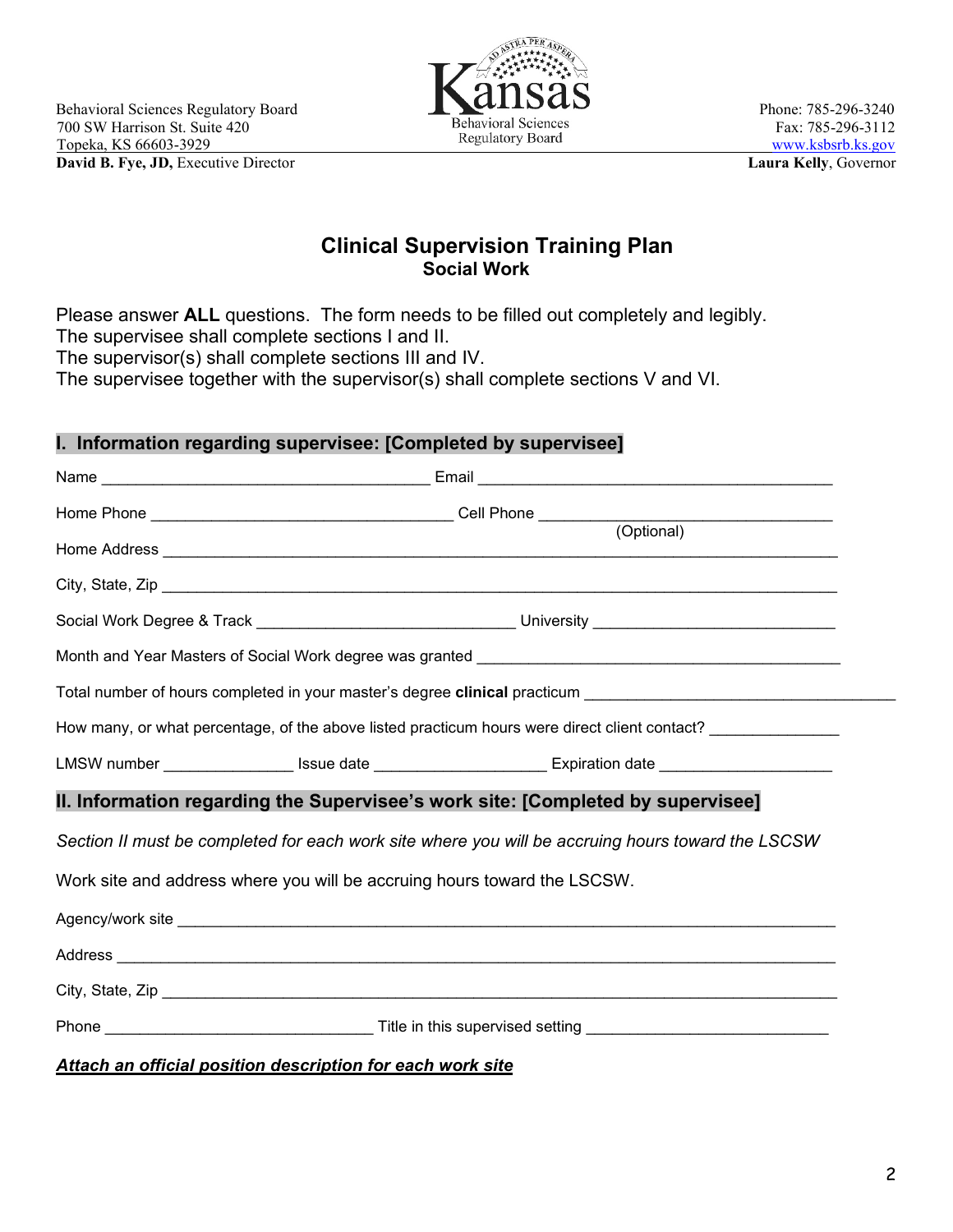## **III. Information regarding supervisor: [Completed by supervisor(s)]**

*Each clinical supervisor with whom you will be accruing hours towards the LSCSW must complete sections III, IV, & V.*

|                                                                                                               |                                                    | Kansas LSCSW Number __________________ Issue date ___________________Expiration date _______________                                                                                                                             |                                                                                                                                                                                                                                                      |  |
|---------------------------------------------------------------------------------------------------------------|----------------------------------------------------|----------------------------------------------------------------------------------------------------------------------------------------------------------------------------------------------------------------------------------|------------------------------------------------------------------------------------------------------------------------------------------------------------------------------------------------------------------------------------------------------|--|
|                                                                                                               | $Yes$ No $\_\_$                                    |                                                                                                                                                                                                                                  | Are you currently, or have you previously been licensed as a clinical social worker in a state other than Kansas?                                                                                                                                    |  |
|                                                                                                               |                                                    |                                                                                                                                                                                                                                  | Is license current? Yes ______ No _____                                                                                                                                                                                                              |  |
| License Number: ______________________Original Issue date: ________________Expiration date: _________________ |                                                    |                                                                                                                                                                                                                                  |                                                                                                                                                                                                                                                      |  |
|                                                                                                               | beyond the date of clinical social work licensure? | If your answer is no, you are not eligible to be a clinical supervisor.<br>action imposed by a state credentialing board or professional organization?<br>If your answer is yes, fully explain in an attached, signed statement. | $Yes \_\_\_ No \_\_\_$<br>Are you currently under disciplinary investigation, sanction, or practice limitation or any other adverse<br>Yes _______ No ______<br>IV. Information regarding the supervisory relationship: [Completed by supervisor(s)] |  |
|                                                                                                               |                                                    |                                                                                                                                                                                                                                  | Please read K.A.R. 102-2-8(d) prior to answering the following questions.                                                                                                                                                                            |  |
|                                                                                                               | 1. Per K.A.R. 102-2-8(d)(3)(B) –                   |                                                                                                                                                                                                                                  |                                                                                                                                                                                                                                                      |  |
|                                                                                                               |                                                    | social work or delivery of social work services?                                                                                                                                                                                 | A. Are you aware, as a clinical supervisor of a licensee who is seeking clinical licensure, that<br>you have full or in part, professional responsibility for the supervisee's practice of clinical<br>Yes ______No ______                           |  |
|                                                                                                               | delivery of social work services?                  |                                                                                                                                                                                                                                  | B. Do you accept as a clinical supervisor of a licensee who is seeking clinical licensure, in full<br>or in part, professional responsibility for the supervisee's practice of clinical social work or<br>$Yes \_\_ No \_\_$                         |  |
|                                                                                                               |                                                    | 2. Do you have a dual relationship with the supervisee?                                                                                                                                                                          | $Yes \_\_No \_\_$                                                                                                                                                                                                                                    |  |
|                                                                                                               |                                                    | 3. Do you have knowledge of and experience with the supervisee's client population?                                                                                                                                              |                                                                                                                                                                                                                                                      |  |

Yes \_\_\_\_\_No\_\_\_\_\_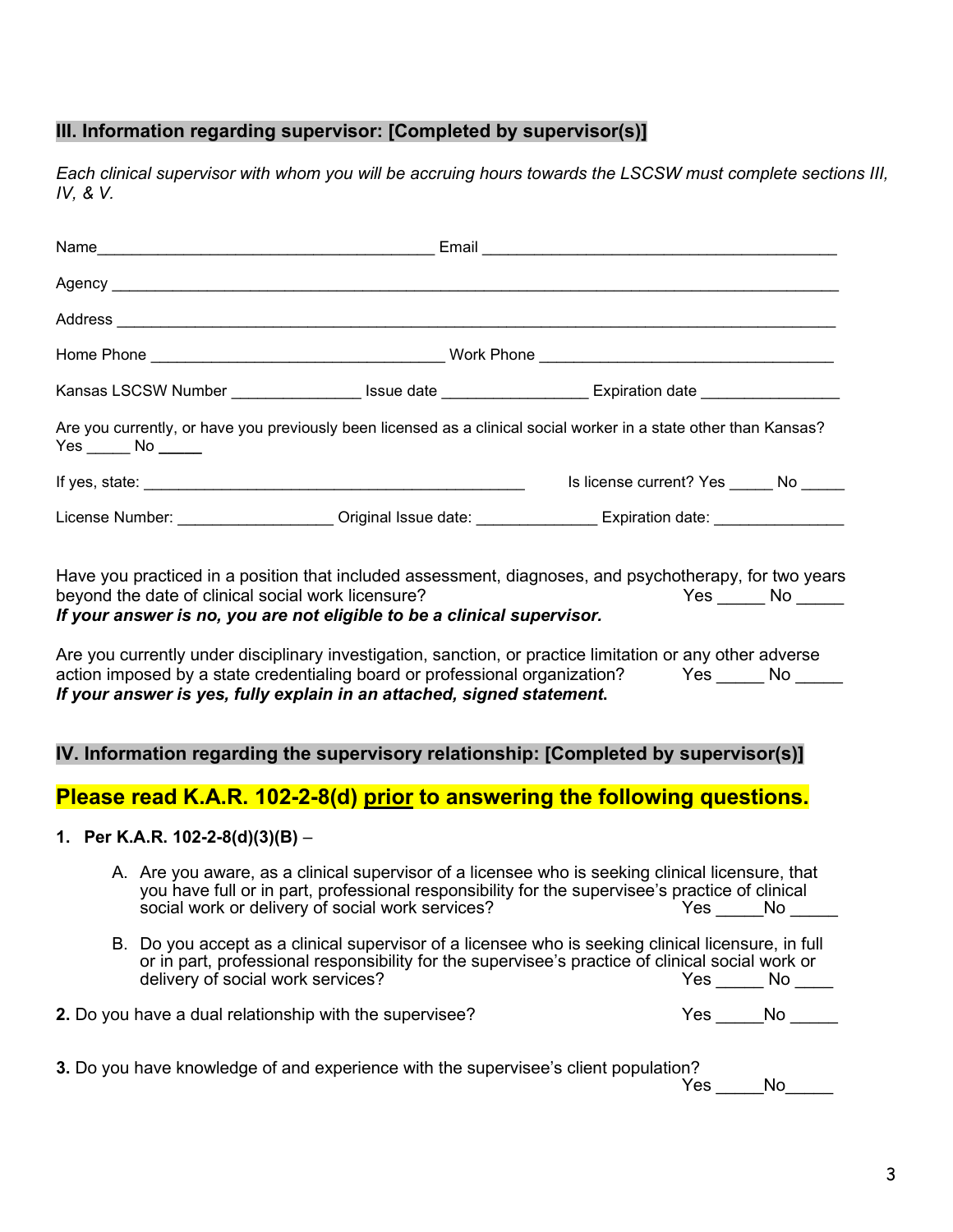| employ?           | 4. Do you have knowledge of and experience with the methods of practice that the supervisee will                                                                                                          |                 | Yes No            |
|-------------------|-----------------------------------------------------------------------------------------------------------------------------------------------------------------------------------------------------------|-----------------|-------------------|
| practice setting? | 5. Do you understand the organization and administrative policies and procedures of the supervisee's                                                                                                      | Yes No          |                   |
|                   | 6. Are you a staff member of the practice setting?                                                                                                                                                        |                 | $Yes \_\_No \_\_$ |
|                   | If your answer is no, please answer the following five questions:                                                                                                                                         |                 |                   |
|                   | A. Is the extent of your responsibility for the supervisee clearly defined in terms of client cases<br>to be supervised?                                                                                  | $Yes$ No $\_\_$ |                   |
|                   | B. Is the extent of your role in personnel evaluation within the practice setting clearly defined?                                                                                                        |                 | Yes No            |
|                   | C. Is the responsibility for payment of supervision clearly defined?                                                                                                                                      |                 | $Yes \_\_No \_\_$ |
|                   | <b>D.</b> Is the supervisee paying you directly for supervision?                                                                                                                                          |                 | $Yes \_\_No \_\_$ |
|                   | <b>E.</b> Do you maintain responsibility to the client and the practice setting?                                                                                                                          | Yes No          |                   |
|                   | 7. Will you perform the following?                                                                                                                                                                        |                 |                   |
|                   | A. Provide oversight, guidance, and direction of the supervisee's clinical practice of social work<br>by assessing and evaluating the supervisee's performance? The State Morecan North Morecan North Ave |                 |                   |
|                   | <b>B.</b> Conduct supervision as a process distinct from personal therapy, didactic (classroom)<br>instruction, or social work consultation?                                                              |                 | Yes No            |
|                   | <b>C.</b> Provide documentation of supervisory qualifications to the supervisee? Yes No                                                                                                                   |                 |                   |
|                   | <b>D.</b> Periodically evaluate the supervisee's clinical functioning?                                                                                                                                    | $Yes$ No $\_\_$ |                   |
|                   | <b>E.</b> Provide a level of supervision that is commensurate with the education, training, experience,<br>and ability of both you and the supervisee.                                                    |                 | Yes No            |
|                   | <b>F.</b> Ensure that each client knows that the supervisee is practicing social work under<br>supervision?                                                                                               |                 | $Yes \_\_No \_\_$ |
|                   | 8. Do you have a thorough knowledge and understanding of BSRB statutes and regulations regarding<br>the requirements of post graduate supervision for the supervisee's profession?                        |                 |                   |
|                   |                                                                                                                                                                                                           | Yes             | No                |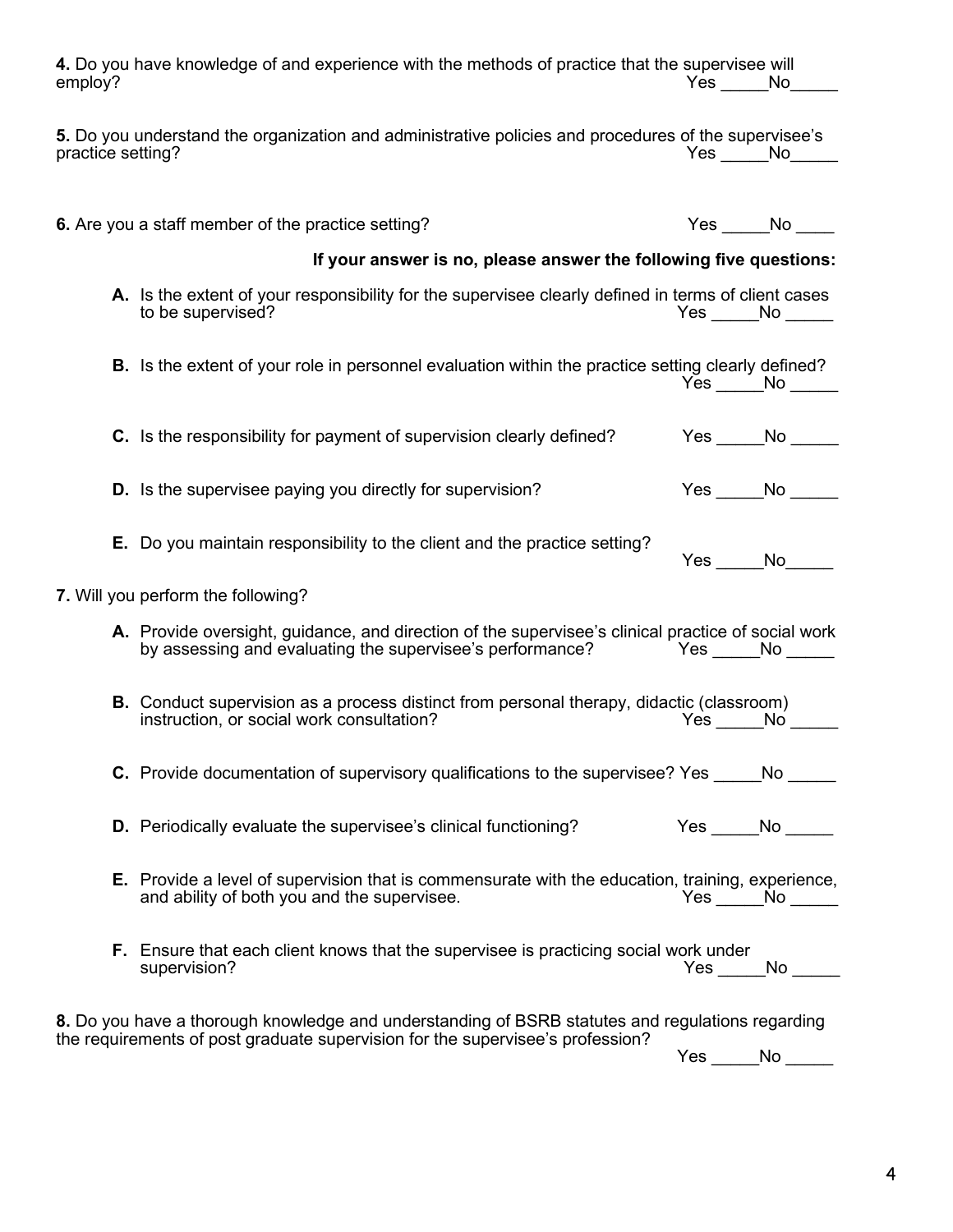| 9. Will the supervisee be involved in the process of diagnosing clients? |  |  | Yes | - No |
|--------------------------------------------------------------------------|--|--|-----|------|
|                                                                          |  |  |     |      |

**\*\* If your answer is yes, describe how. \*\***

**10.** Will the supervisee, under your supervision, be providing psychotherapy to the clients?

\*\* **If your answer is yes, describe how. \*\***

#### **V. Supervisor's and Supervisee's Attestation:**

We, the undersigned supervisee and supervisor, acknowledge that we have both read and agree to all aspects of this plan, and have read and understand the post graduate supervised work experience requirements set forth in regulations. We attest, to the best of our knowledge, that this plan meets the training requirements as outlined in statute and regulation, including the requirements for the provision of psychotherapy and assessment as well as the required supervision. We also attest that the forgoing information constitutes an accurate and honest description of the duties to be performed by the supervisee.

Additionally, the supervisee hereby gives consent to the supervisor to discuss supervision or performance issues with the supervisee's clients, other professionals in the practice setting, the Board, or any other individual to whom either is professionally accountable.

\_\_\_\_\_\_\_\_\_\_\_\_\_\_\_\_\_\_\_\_\_\_\_\_\_\_\_\_\_\_\_\_\_\_\_\_\_\_\_\_\_\_\_\_\_\_\_\_\_\_\_\_ Signature of Supervisee Date

Signature of Supervisor Date

**You should receive a written response regarding your clinical training plan from the Board office within 30 days. If you have not received a response within 30 days from submission, please contact the board office.**

**Attention supervisors, for additional information regarding clinical supervision, please see the website at: [www.ksbsrb.ks.gov](http://www.ksbsrb.org/)**

Yes\_\_\_\_\_ No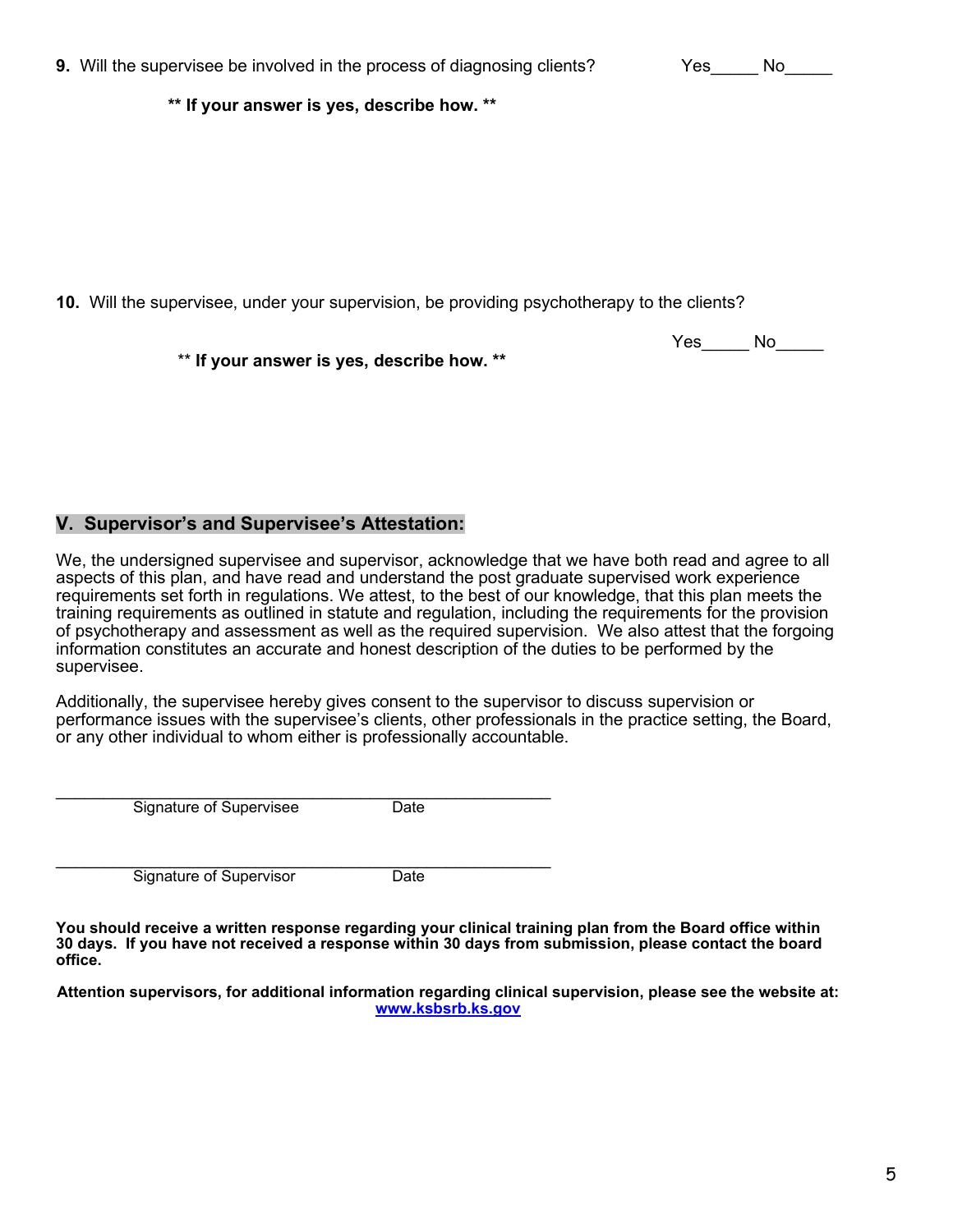#### **VI. Information regarding Supervision Training Plan: [Completed by supervisee and supervisor(s) together]**

#### *Please provide answers to questions 1 through 19 on a separate sheet of paper:*

**1.** Describe the clinical practicum completed while in your masters of social work program. [KAR 102-2-12 (a)(2)(A)(B)(C)(D) & KAR 102-2-12 (b)(A)(B)]

- **2.** Will you be using the DSM-5 in diagnosing clients? [KAR 102-2-12 (c)(4)]
- **3.** Please list some specific diagnoses you expect to treat.
- **4.** What are the anticipated types of clients to whom you will be providing services? [KAR 102-2-8 (d)(6)(B)]
- **5.** What services will you be providing to clients?
- **6.** What are some theories of psychotherapy you plan to use in treating clients?
- **7.** What dates are expected to be covered with the Supervision Training Plan? [KAR 102-2-8 (d)(6)(K)] *(Training plan must be approved by the Board before post graduate hours may be accrued.)*
- **8.** What is the process of termination of the supervisory relationship by either party should that be necessary? [KAR 102-2-8  $(d)(6)(K)$ ]
- **9.** Review the definition of clinical social work below (KAR 102-2-1a (e)) list your clinical supervision goals and briefly describe how you will attain those goals. You may include additional goals if you wish but you must provide goals based upon numbers  $1 - 7$ .

(e) "Clinical social work practice" means the professional application of social work theory and methods to the treatment and prevention of psychosocial problems, disability, or impairment, including emotional and mental disorders. Clinical social work shall include the following:

- (1) Assessment;
- (2) diagnosis;
- (3) treatment, including psychotherapy and counseling;
- (4) client-centered advocacy;
- (5) consultation;
- (6) evaluation; and
- (7) interventions directed to interpersonal interactions, intrapsychic dynamics, and life support and management issues.
- **10.** Outline your responsibilities in relation to these goals and objectives. [KAR 102-2-8 (d)(6)(F)]
- **11.** Outline your supervisor's responsibilities in relation to these goals and objectives. [KAR 102-2-8 (d)(6)(E)]
- **12.** How will you meet the requirement of 2000 hours of client contact, to include 1500 hours of psychotherapy and
	- assessment and up to 500 hours of clinical social work services?
- **13.** Answer the following questions regarding your supervision:
	- a. Describe the schedule for supervision. [KAR 102-2-8 (d)(6)(D)]
	- b. What is the required ratio of supervision to direct client contact? [KAR 102-2-8 (d)(5)(A)]
	- c. How many supervision hours must be individual? [KAR 102-2-12 (c)(4)]
	- d. Will you receive group supervision? If so, how many supervision hours will be done in group? Also, how many supervisees will be in the group? [KAR 102-2-8 (d)(5)(B)]
	- e. What is the total number of supervision hours required per regulation? [KAR 102-2-12 (c)(4)]
	- f. What is the total number of supervisory meetings required per regulation? [KAR 102-2-12 (c)(4)]
- **14.** Describe how you and your supervisor will document your progress (to include date, length, method, content and format of each supervisory meeting) toward meeting the total required 3000 hours of supervised clinical experience, which includes the 2000 hours of client contact, consisting of at least 1500 hours of direct client contact providing diagnosis and psychotherapy and up to 500 hours of clinical social work practice services. [KAR 102-2-8 (d)(6)(H)]
- **15.** Describe the plan for evaluating your progress in supervision. Periodic written evaluations are encouraged. [KAR 102-2-8  $(d)(5)(6)]$
- **16.** How will you notify the clients that you are practicing under supervision, the limits of confidentiality under supervision, and the name and contact information for your supervisor. [KAR 102-2-8 (d)(6)(L)]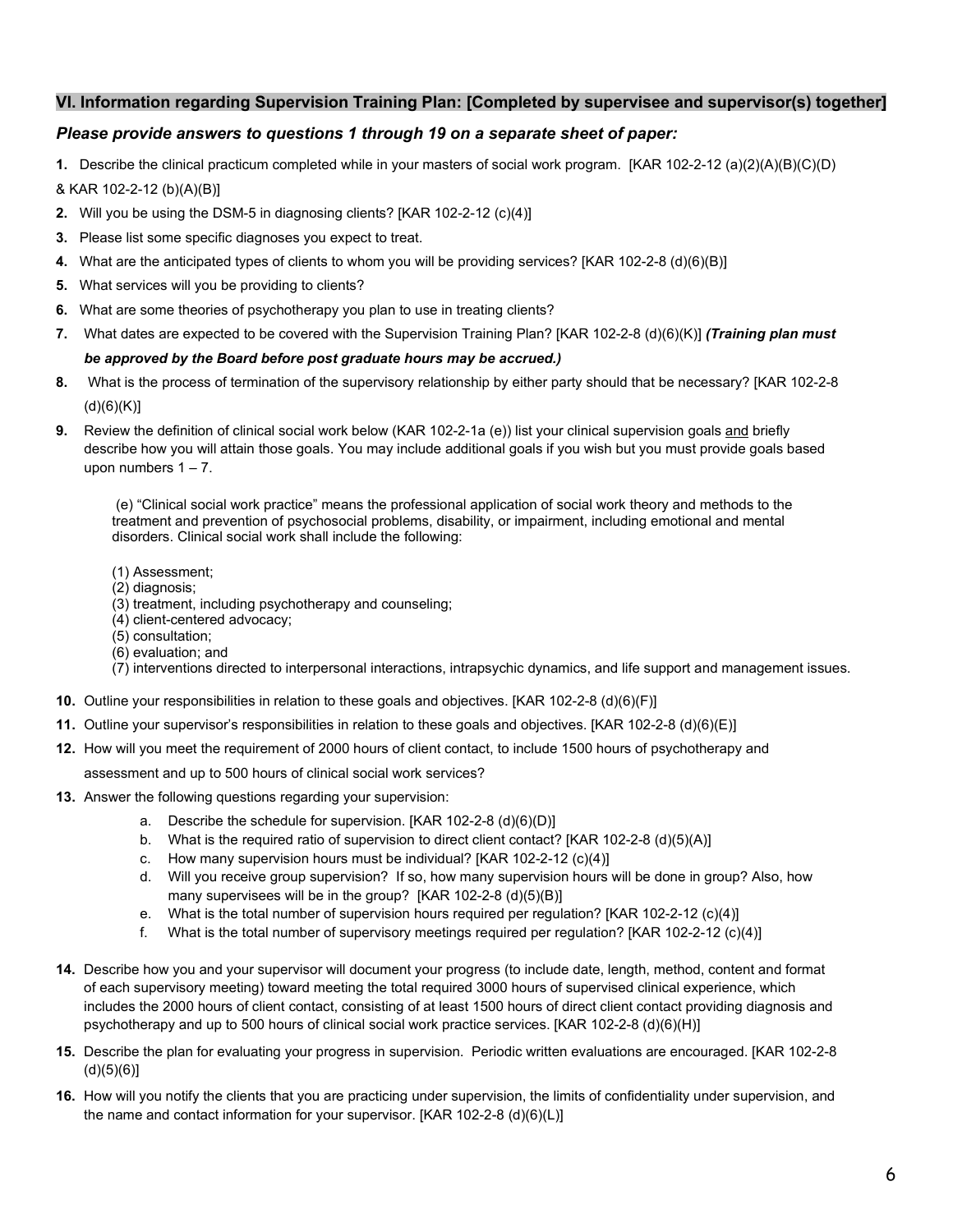- **17.** Describe the process for renegotiating this training plan if warranted. Additionally, how will you notify the Board of **all** changes, to include, but not limited to, a change of position within an approved work site or additional responsibilities added to an existing position at an approved work site**.** Within how many days of the change must the Board receive your notification? [KAR 102-2-8 (d)(6)(L) & KAR 102-2-8 (d)(7)]
- **18.** Describe the process for remediating conflicts between yourself and your supervisor. [KAR 102-2-8 (d)(6)(J)]
- **19.** Describe the contingency plans for missed supervision sessions, and supervision while your supervisor is unavailable. Should there be an emergency or crisis and your primary supervisor is unavailable, to ensure supervision is available at all times, provide the name of an emergency supervisor**.**

An emergency supervisor is someone you would contact in an emergency or crisis if you could not contact your approved clinical supervisor. He/she can be anyone who is clinically licensed because you will not be accruing any supervision towards the LSCSW with this person.

A back up supervisor is someone with whom you would meet for supervision if your clinical supervisor is unavailable, either because of an unplanned or extended absence. This person must be approved in writing by the Board.

**Please note: Anyone whose name is provided in your answer to this question is NOT automatically approved to provide supervision. No hours accrued under this supervisor (or supervisors) may be used toward the required hours for the LSCSW unless he/she is approved by completing section III, IV and V of the training plan or by submitting a training plan amendment after the training plan has been approved. Any supervisor with whom you wish to accrue hours towards the LSCSW must be approved by the Board. Approval is provided by submitting the appropriate documentation to the Board.**